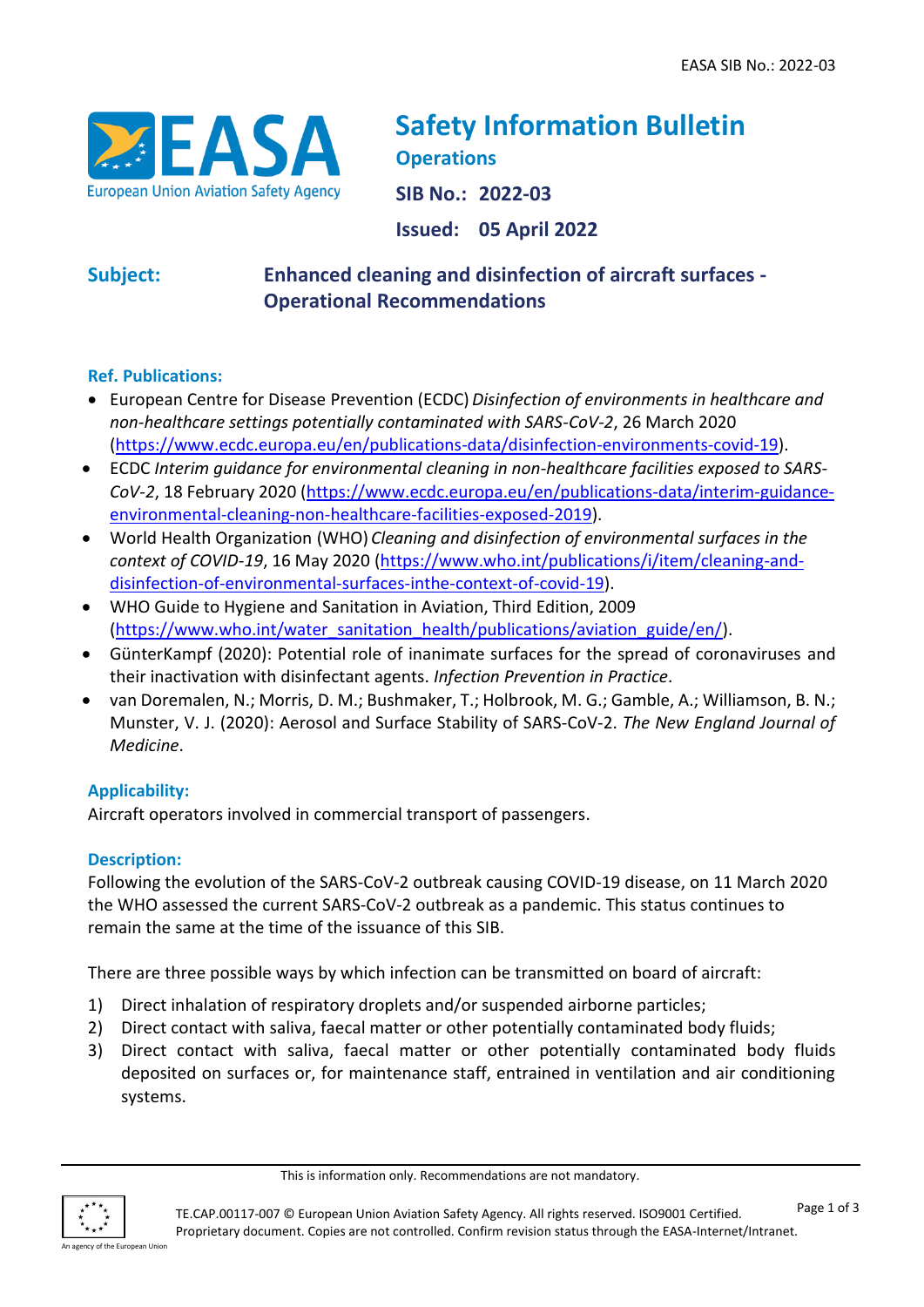The main source of infection for air travellers is from an infected person, and proximity to an infected person is an important risk factor for droplet-transmitted infections. Once the infected person is no longer in proximity, the risk of exposure to respiratory droplet is considerably reduced. Nevertheless, scientific evidence (GünterKampf, 2020; van Doremalen, et al., 2020) shows that the SARS-CoV-2 transmission from aerosol and from inanimate surfaces is plausible since the virus can remain viable and infectious in aerosols for hours and on surfaces up to several days, depending on the type of surface and the environmental conditions. In this context, the possibility for the virus to remain in the aircraft environment through the common surfaces contaminated by the infected passenger, even after the infected passenger has disembarked, requires mitigating action in order to prevent further contamination.

As a result of the evidence mentioned above and of the epidemiological situation, EASA issued Safety Directives (SD) [SD-2021-04](https://ad.easa.europa.eu/ad/SD-2021-04-CN) and [SD 2021-05](https://ad.easa.europa.eu/ad/SD-2021-05-CN) regarding the cleaning and disinfection of aircraft.

Even if the virus remains viable on certain surfaces for a number of days, no confirmed cases of transmission from inanimate surfaces have been reported. Furthermore, medical experts consider that enhanced cleaning is sufficient to remove any remaining particles containing viable SARS-CoV-2 virus. Consequently, EASA has decided to cancel the above-mentioned Safety Directives and to issue this SIB providing recommendations for enhanced cleaning of frequently touched areas.

#### **Recommendation(s):**

EASA recommends the following:

- 1) Aircraft operators should assess the risk of transmission of COVID-19 via contaminated surfaces on board their operated aircraft. In their risk assessment, operators could consider aspects like incidence levels of COVID-19 in the states/areas where they operate, the impact on health of the prevailing virus variant in that state/area, any additional mitigations required by the relevant public health authorities, for example pre-flight testing, wearing of masks or vaccination rates in the states/areas where they operate.
- 2) Based on the risk assessment, aircraft operators should implement enhanced cleaning policies focusing on the frequently touched areas and other possibly contaminated surfaces.
- 3) In their enhanced cleaning policies, aircraft operators should consider the principles detailed in the latest update of the EASA [Guidance on aircraft cleaning and disinfection,](https://www.easa.europa.eu/document-library/general-publications/guidance-aircraft-cleaning-and-disinfection) the EASA-ECD[C Aviation Health Safety Protocol,](https://www.easa.europa.eu/document-library/general-publications/covid-19-aviation-health-safety-protocol) local requirements and international best practices.
- 4) Aircraft operators, when having a confirmed case during a flight or when receiving information, within maximum 48 hours after the flight has ended, that a person (passenger or crew member) that has travelled in their aircraft was confirmed positive for COVID-19, should perform a disinfection of the respective surfaces of the aircraft, unless disinfection has been performed prior to notification and post the affected flight. Disinfection should be performed following best practices, as soon as operationally possible and, preferably, no later than 24 hours after receiving the information.